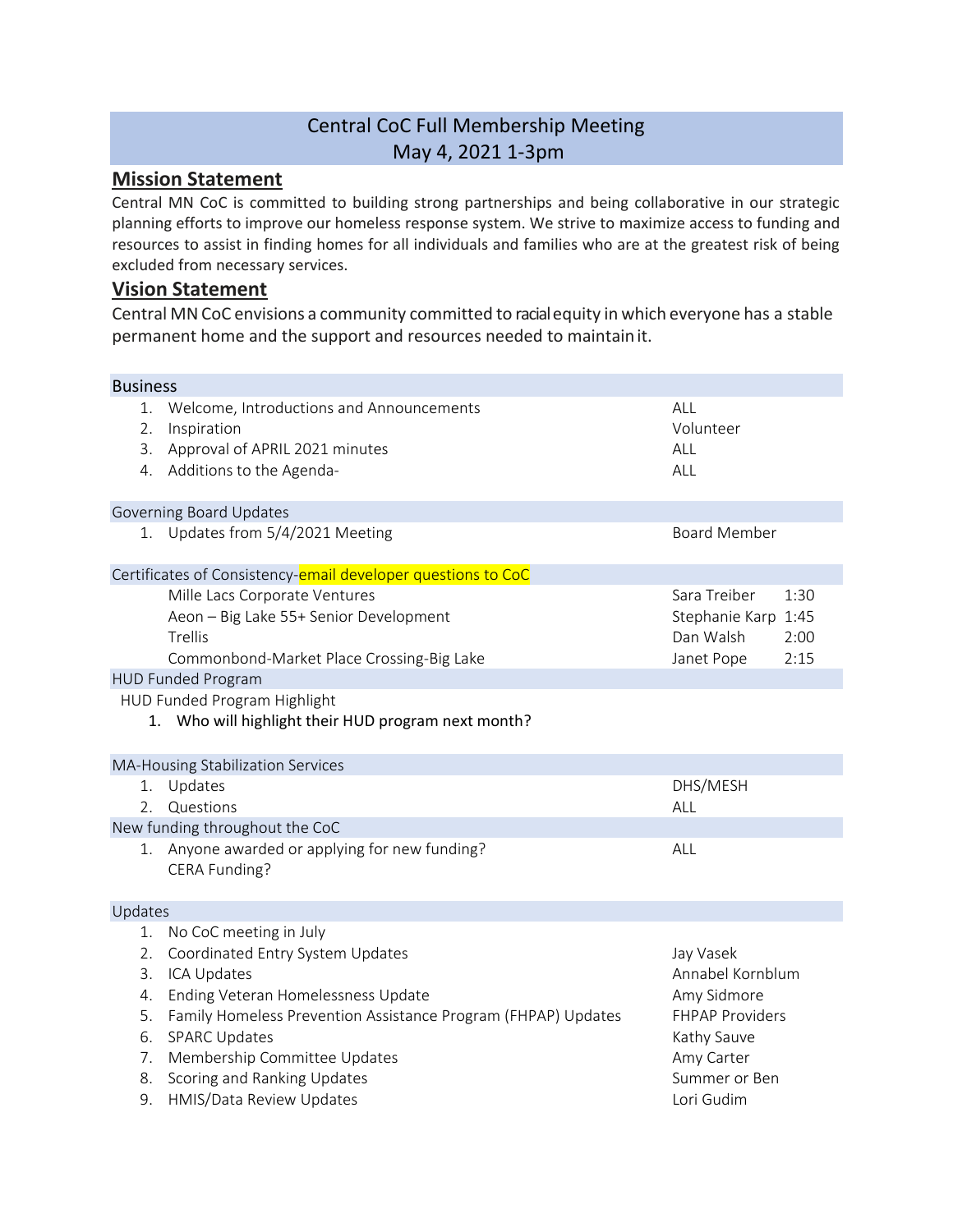|               |               |             | 2021 Monthly Coordinated Entry Meeting Key Indicators |     |             |                        |                 |                   |    |                   |                              |
|---------------|---------------|-------------|-------------------------------------------------------|-----|-------------|------------------------|-----------------|-------------------|----|-------------------|------------------------------|
|               |               |             |                                                       |     |             |                        |                 |                   |    |                   |                              |
|               |               | Google      | <b>Total</b>                                          |     |             | $3 < A$ ve.<br>Days on |                 | 4 Ave.<br>Days on |    | 5 Ave.<br>Days on | <b>Monthly</b><br>Assessment |
|               | <b>Active</b> | <b>Docs</b> | Homeless Ave. Day #3                                  |     |             | <b>PL</b>              | #4              | PL                | #5 | PL                | <b>Numbers</b>               |
| January (27)  | 445           | 2           | 447                                                   | 209 | $\mathbf 1$ | 43                     | 21              | 197               | 47 | 214               | 42                           |
| February (22) | 391           | 7           | 398                                                   | 202 | 0           | 0                      | 20 <sup>1</sup> | 135               | 40 | 176               | 41                           |
| March (24)    | 394           | 7           | 401                                                   | 205 | 0           | 0                      | 20 <sup>°</sup> | 135               | 40 | 200               | 50                           |
| April (27)    | 375           | 3           | 378                                                   | 222 | 0           | 0                      | 17              | 165               | 32 | 239               | 42                           |
| May()         |               |             | 0                                                     |     |             |                        |                 |                   |    |                   |                              |
| June ()       |               |             | 0                                                     |     |             |                        |                 |                   |    |                   |                              |
| July ()       |               |             | 0                                                     |     |             |                        |                 |                   |    |                   |                              |
| August ()     |               |             | 0                                                     |     |             |                        |                 |                   |    |                   |                              |
| September ()  |               |             | 0                                                     |     |             |                        |                 |                   |    |                   |                              |
| October ()    |               |             | 0                                                     |     |             |                        |                 |                   |    |                   |                              |
| November ()   |               |             | 0                                                     |     |             |                        |                 |                   |    |                   |                              |
| December ()   |               |             | 0                                                     |     |             |                        |                 |                   |    |                   |                              |
|               |               |             | 0                                                     |     |             |                        |                 |                   |    |                   |                              |

https://centralmnhousing-my.sharepoint.com/personal/jvasek\_cmhp\_net/Documents/CoC/Agendas & Minutes/CoC & CE Agendas/CoC Full Membership Agenda/[2020 2021Monthly Coordinated Entry Meeting Key Indicators1.xlsx]2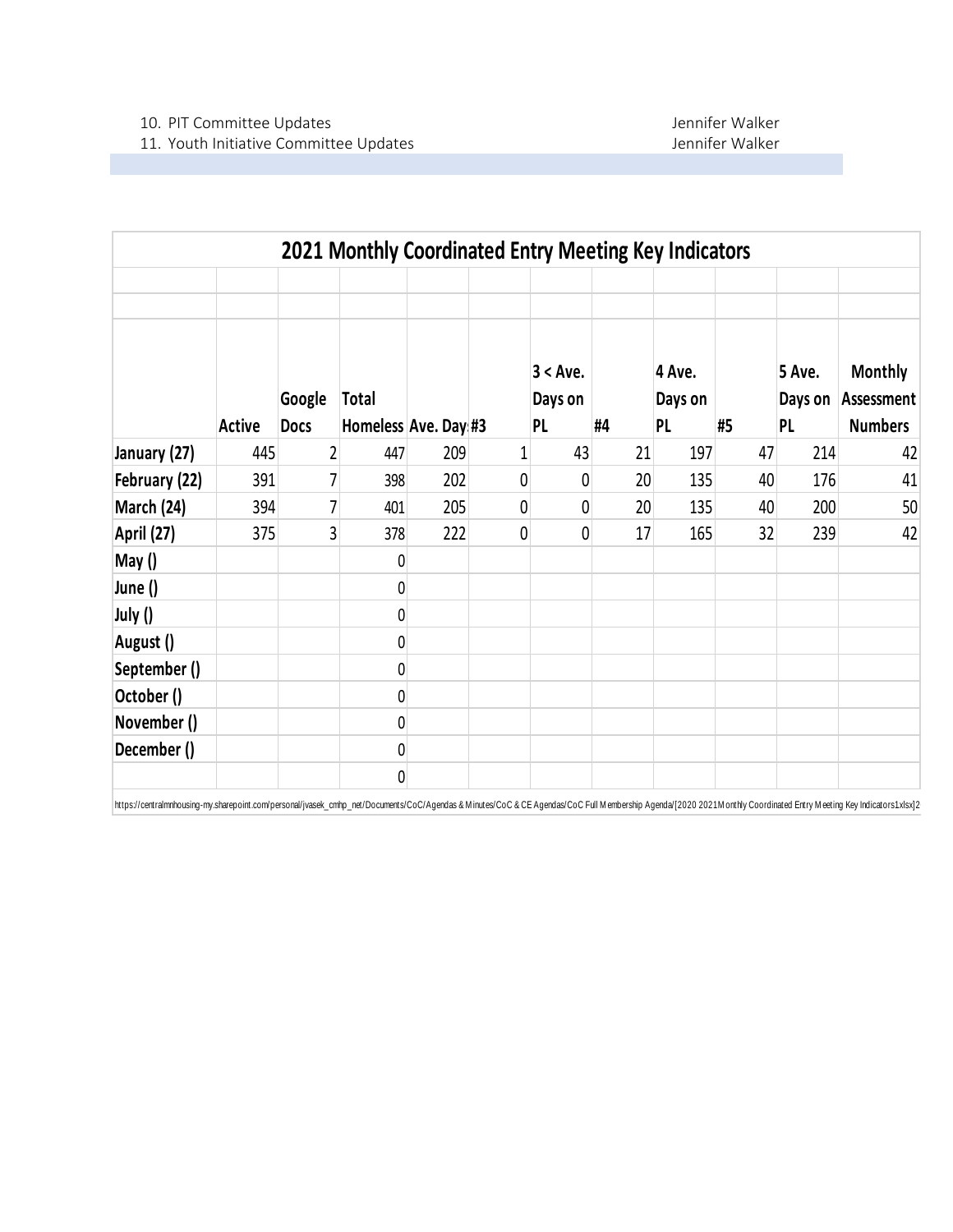| <b>Evaluation of Coordinated Entry System 2021</b>                           |                                                                                                                                                                                                                                                                        |                             |                                                                                                                                                    |                                   |                                    |      |        |  |  |                   |  |  |                                                                                                                                                                                                                        |  |
|------------------------------------------------------------------------------|------------------------------------------------------------------------------------------------------------------------------------------------------------------------------------------------------------------------------------------------------------------------|-----------------------------|----------------------------------------------------------------------------------------------------------------------------------------------------|-----------------------------------|------------------------------------|------|--------|--|--|-------------------|--|--|------------------------------------------------------------------------------------------------------------------------------------------------------------------------------------------------------------------------|--|
| From 266 Monitoring Report                                                   |                                                                                                                                                                                                                                                                        |                             |                                                                                                                                                    |                                   |                                    |      |        |  |  |                   |  |  |                                                                                                                                                                                                                        |  |
| Date<br>26<br>22<br>27<br>24                                                 |                                                                                                                                                                                                                                                                        |                             |                                                                                                                                                    |                                   |                                    |      |        |  |  |                   |  |  |                                                                                                                                                                                                                        |  |
| January                                                                      |                                                                                                                                                                                                                                                                        |                             |                                                                                                                                                    | May                               | June                               | July | August |  |  |                   |  |  | Average                                                                                                                                                                                                                |  |
|                                                                              |                                                                                                                                                                                                                                                                        |                             |                                                                                                                                                    |                                   |                                    |      |        |  |  |                   |  |  |                                                                                                                                                                                                                        |  |
|                                                                              |                                                                                                                                                                                                                                                                        |                             |                                                                                                                                                    |                                   |                                    |      |        |  |  |                   |  |  |                                                                                                                                                                                                                        |  |
|                                                                              |                                                                                                                                                                                                                                                                        |                             |                                                                                                                                                    |                                   |                                    |      |        |  |  |                   |  |  |                                                                                                                                                                                                                        |  |
|                                                                              |                                                                                                                                                                                                                                                                        |                             |                                                                                                                                                    |                                   |                                    |      |        |  |  |                   |  |  |                                                                                                                                                                                                                        |  |
|                                                                              | 673                                                                                                                                                                                                                                                                    |                             |                                                                                                                                                    |                                   |                                    |      |        |  |  |                   |  |  |                                                                                                                                                                                                                        |  |
|                                                                              |                                                                                                                                                                                                                                                                        |                             |                                                                                                                                                    |                                   |                                    |      |        |  |  |                   |  |  |                                                                                                                                                                                                                        |  |
| Number of program openings and length of time vacant:<br>Not Tracked in HMIS |                                                                                                                                                                                                                                                                        |                             |                                                                                                                                                    |                                   |                                    |      |        |  |  |                   |  |  |                                                                                                                                                                                                                        |  |
|                                                                              |                                                                                                                                                                                                                                                                        |                             |                                                                                                                                                    |                                   |                                    |      |        |  |  |                   |  |  |                                                                                                                                                                                                                        |  |
|                                                                              |                                                                                                                                                                                                                                                                        |                             |                                                                                                                                                    |                                   |                                    |      |        |  |  |                   |  |  |                                                                                                                                                                                                                        |  |
|                                                                              | Number of Referrals Made: 266 Referral Summary (Total Referrals I<br>Number of Denials of Referrals: 266 Referral Summary (Declined &<br>Number of Unhoused Households: 266 PL Deduplicated Summary<br>659<br>Number of Households who returned to homelessness: 266 E | 49<br>24<br>59<br>191<br>22 | February March<br>84<br>23<br>49<br>170<br>180<br>650<br>70<br>the clients on the Resolved Referrals tab, will be included on the PL Summary tabs. | April<br>57<br>$10\,$<br>55<br>54 | 68<br>21<br>65<br>197<br>636<br>63 |      |        |  |  | September October |  |  | November December Totals<br>** The CE Monitoring report counts clients with referrals as being on the Priority List. This means that all clients on the Pending Referrals and Acknowledged Referrals tabs, and some of |  |

https://centralmnhousing-my.sharepoint.com/personal/jvasek\_cmhp\_net/Documents/CoC/Agendas & Minutes/CoC & CEAgendas/CoCFull Membership Agenda/2020 2021 Monthly Coordinated Entry Meeting Key Indicators1.xlsx]2021 Evaluation

*Figure 1 run monthly and quarterly for May*

| <b>2021 Coordinated Entry Monthly Meeting</b>                                              |             |     |                |              |              |   |             |   |             |             |            |  |  |  |
|--------------------------------------------------------------------------------------------|-------------|-----|----------------|--------------|--------------|---|-------------|---|-------------|-------------|------------|--|--|--|
| <b>Ages on Priority List</b>                                                               |             |     |                |              |              |   |             |   |             |             |            |  |  |  |
| Feb.<br>Sep<br>Mar<br><b>May</b><br>Jul<br><b>Oct</b><br>Jan.<br>Ages<br>Apr<br>Jun<br>Aug |             |     |                |              |              |   |             |   |             |             | <b>Dec</b> |  |  |  |
| 51                                                                                         | 44          | 44  | 42             |              |              |   |             |   |             |             |            |  |  |  |
| 28                                                                                         | 29          | 27  | 20             |              |              |   |             |   |             |             |            |  |  |  |
| 65                                                                                         | 58          | 70  | 65             |              |              |   |             |   |             |             |            |  |  |  |
| 83                                                                                         | 71          | 69  | 73             |              |              |   |             |   |             |             |            |  |  |  |
| 150                                                                                        | 128         | 126 | 125            |              |              |   |             |   |             |             |            |  |  |  |
| 114                                                                                        | 104         | 95  | 88             |              |              |   |             |   |             |             |            |  |  |  |
| 3                                                                                          | 1           | 4   | $\overline{3}$ |              |              |   |             |   |             |             |            |  |  |  |
| $\overline{2}$                                                                             | $\mathbf 0$ | 3   | $\mathbf 1$    |              |              |   |             |   |             |             |            |  |  |  |
| 445                                                                                        | 391         | 394 | 375            | $\mathbf{0}$ | $\mathbf{0}$ | 0 | $\mathbf 0$ | 0 | $\mathbf 0$ | $\mathbf 0$ | $\pmb{0}$  |  |  |  |
| <b>Missing</b>                                                                             |             |     |                |              |              |   |             |   |             |             | <b>Nov</b> |  |  |  |

https://centralmnhousing-my.sharepoint.com/personal/jvasek\_cmhp\_net/Documents/CoC/Agendas & Minutes/CoC & CE Agendas/CoC Full Membership Agenda/[2020 2021 Monthly Coordinated Entry Meeting Key Indicators1.xlsx]